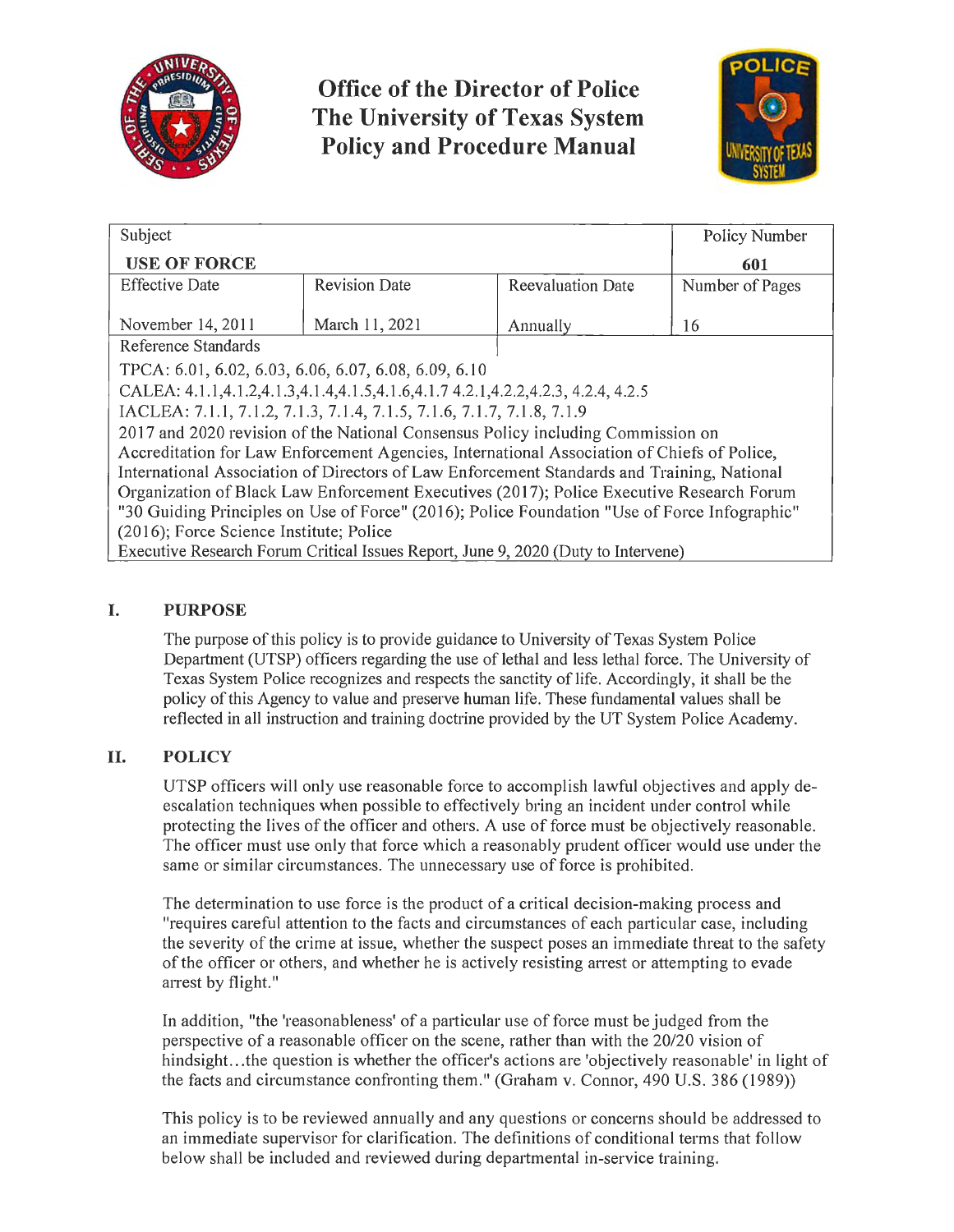## **III. DEFINITIONS**

Force  $-$  The extent of physical effort required by police to compel compliance by an unwilling subject.

Lethal Force/Deadly Force-Force that is intended or known by the actor to cause, or in the manner of its use or intended use is capable of causing death or serious bodily injury.

Imminent or Immediate Threat--Danger from an individual whose apparent intent is to inflict serious bodily injury or death and the individual has the ability and opportunity to realize this intention.

Less Lethal Force – Any use of force other than what is considered deadly force that involves physical effort to control, restrain, or overcome the resistance of another.

Objectively Reasonable  $-$  The determination that the necessity for using force and the level of force used is based upon the officer's evaluation of the situation in light of the totality of the circumstances known to the officer at the time the force is used and upon what a reasonably prudent officer would use under the same or similar situations.

Reasonable Belief - A belief based on facts, circumstances, and information trustworthy enough to make a person of ordinary intelligence and caution believe something is the case, commonly used when deciding to arrest someone or conduct a search and seizure without a warrant.

Serious Physical/Bodily Injury - Injury that creates a substantial risk of death or that causes death, serious permanent disfigurement, or protracted loss or impairment of the function of any bodily member or organ.

 $De-escalation - Taking action or communicating verbally or non-verbally during a potential$ force encounter in an attempt to stabilize the situation and reduce the immediacy of the threat so that more time, options, and resources can be called upon to resolve the situation without the use of force or with a reduction in the force necessary. De-escalation may include the use of such techniques as officer presence, advisements, warnings, verbal persuasion, tactical repositioning, and negotiation. A key element of appropriate and successful de-escalation is effective communication.

Response to Resistance – The application by an officer of de-escalation techniques and/or use of a force options in response to the level of resistance from an individual.

Exigent Circumstances – Those circumstances that would cause a reasonable person to believe that a particular action is necessary to prevent physical harm to an individual, the destruction of relevant evidence, the escape of a suspect, or some other consequence improperly frustrating legitimate law enforcement efforts.

Excessive force - Application of force by an officer that is unlawful, not required, no longer required, prohibited by policy, or knowingly exceeds a degree of force that reasonably appeared necessary based on a specific situation, i.e., the level of force exceeds what is necessary to control a subject.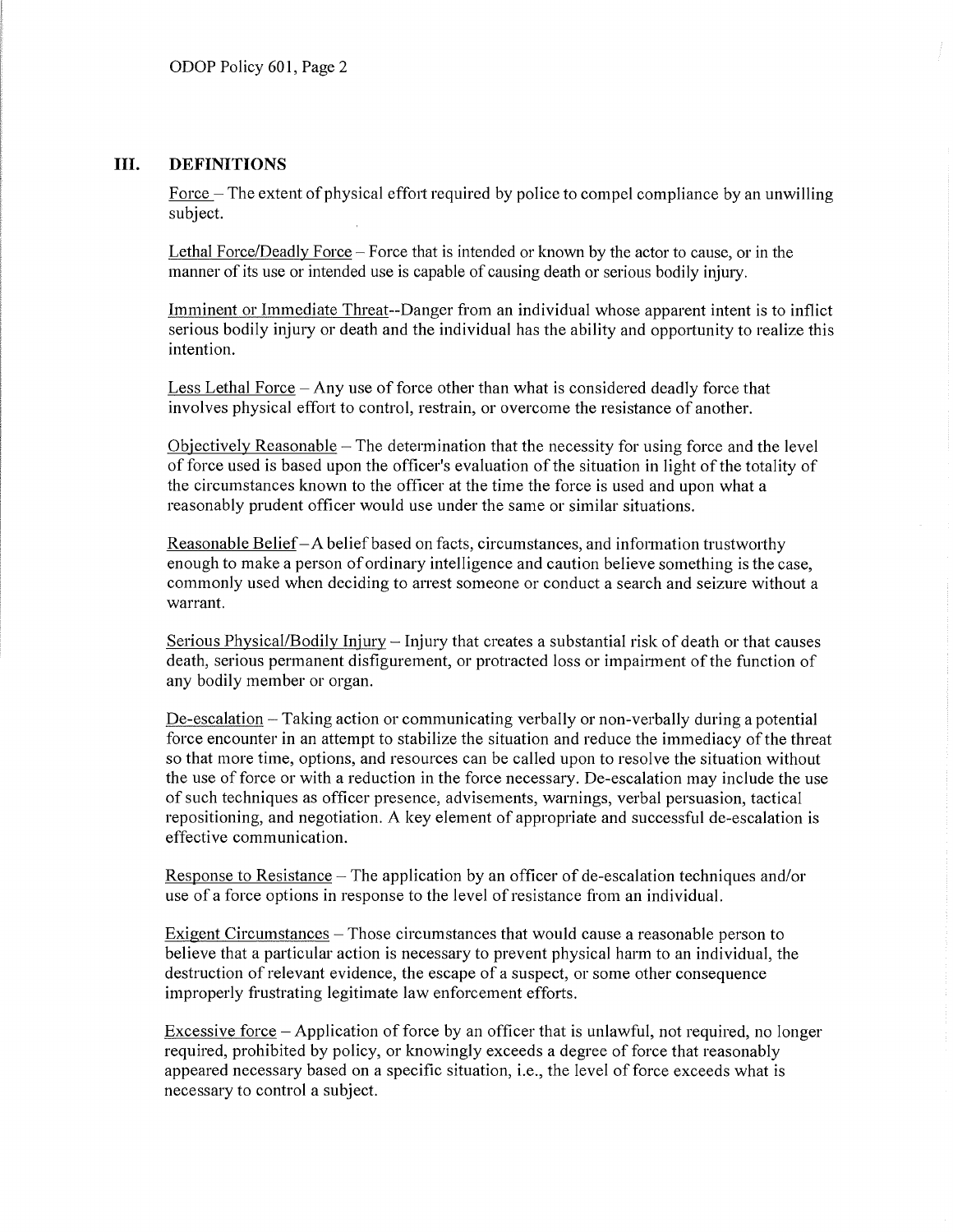Vascular Neck Restraint - A technique used to incapacitate individuals by restricting the flow of blood to their brain.

Choke  $H$ old  $-A$  physical maneuver or technique used to restrict an individual's ability to breath for the purposes of gaining control by incapacitation.

Warning Shot – Discharge of a firearm for the purpose of compelling compliance from an individual, but not intending to cause physical injury.

#### **IV. USE OF FORCE OPTIONS OR FORCE MODELS**

Force options or models presented through this policy provide guidance regarding alternatives that an officer may exercise in response to a subject's resistance. Officers are expected to respond to the subject's resistance with de-escalation techniques and/or an appropriate level of force. These expectations rest on the premise that as officers react, they should escalate and/or de-escalate their level of force in response to the subject's actions/resistance. The force models provide a variety of available options to officers allowing them to choose a level of force that is based on legal principles while allowing the ability to adjust the level of force as the subject's behavior changes. Officers are expected to employ only a degree of force that is objectively reasonable to gain control of an incident and compliance of subjects.

#### **DE-ESCALATION TECHNIQUES INCLUDE:**

- A. Officer Presence -the identification of a police officer's authority, by the uniformed presence of the officer, the display of the officer's badge of authority or the officer's verbally identifying himself/herself as a police officer.
	- I. The mere presence of a uniformed law enforcement officer in combination with a marked police unit works to deter crime or diffuse a situation.
	- 2. Officers' attitudes are to be professional, non-provocative, and presented/displayed/communicated through the use of body language, speech and gestures.
- B. Verbal Communication/Direction Commands of direction or arrest.
	- I. Officers shall issue calm, clear and nonthreatening commands, such as "Let me see your identification and registration."
	- 2. Officers may increase their volume and shorten commands in an attempt to gain compliance. Short commands may include "Stop," or "Don't move."
	- 3. The appropriate combination of commands with officer presence can deescalate a tense or volatile situation and potentially prevent the employment of further force options.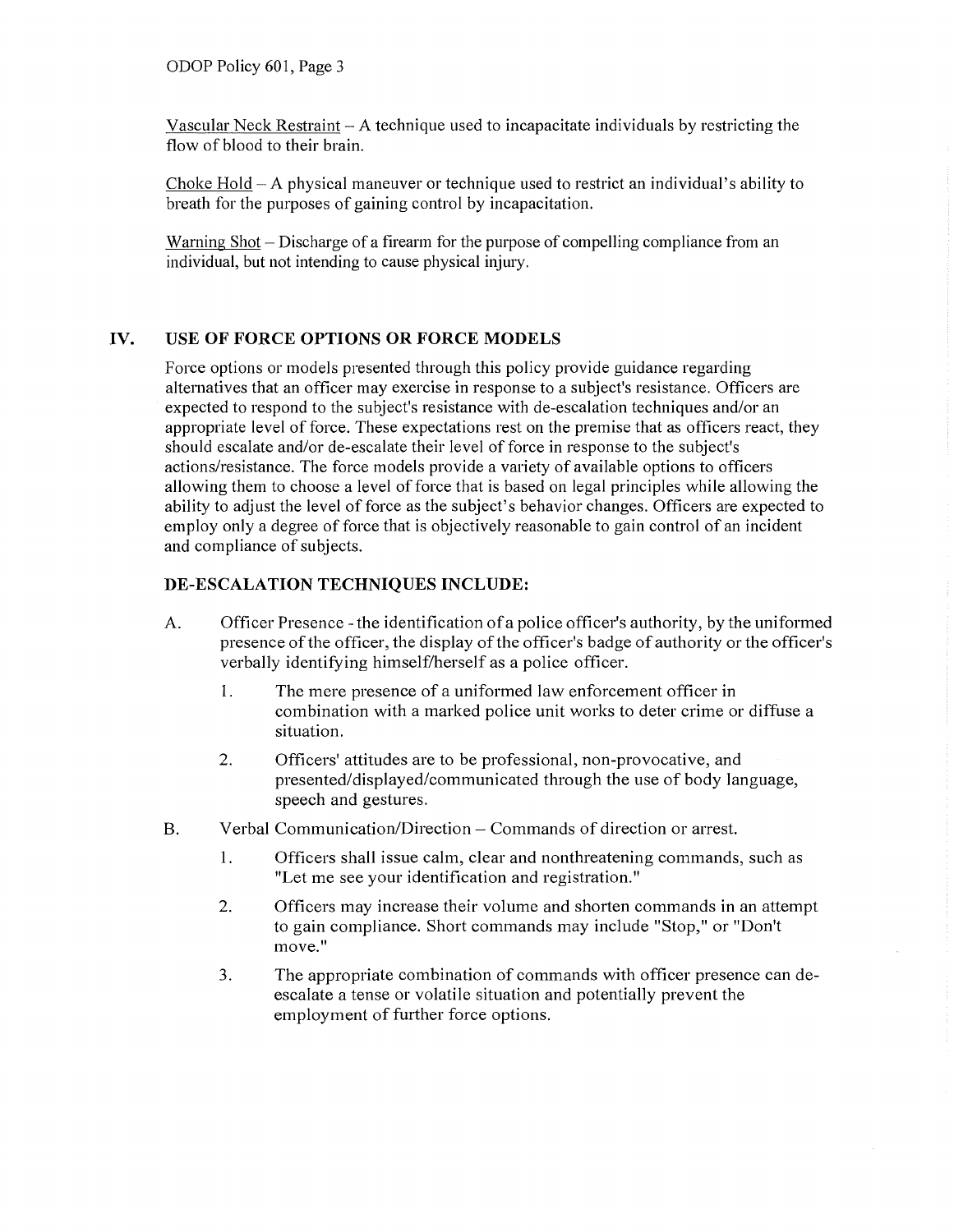## **FORCE OPTIONS OR MODELS INCLUDE:**

- C. Empty-Hand Control Officers use physical strength or bodily force to gain control of a situation.
	- 1. Soft Empty Hand Control designed to control passive or defensive resistance. Used when presence, verbal direction/commands are not effective and there is noncompliance with lawful orders. Officers use strength, escorts, grabs, holds, pressure point compliance techniques, handcuffing or joint locks to control, guide or restrain an individual. Soft Empty Hand Control techniques have little or no potential for injury to the subject.
	- 2. Hard Empty Hand Control designed to control active aggression but can be used to control defensive resistance when lower forms of control have failed or when the officer believes lower forms of control will fail and/or are not applicable. Officers use distraction techniques through kicks, punches or other striking techniques to distract and/or restrain an individual. Hard Empty Hand Control techniques have a moderate potential for injury to the suspect and may include strikes to target areas of the brachia! plexus nerve (network of nerves between the neck and shoulder extending to the arm, forearm, hand) or the common peroneal nerve (in lower leg).
- D. Handcuffs and Restraints Handcuffing and/or restraining a subject is a use of force option subject to the objectively reasonable standard. The use of handcuffs as a form of restraint is often necessary to secure a subject arrested or the subject of an investigatory stop, for the protection of the officer or others, particularly when the individual has resisted the arrest or investigation or is otherwise actively non-compliant. The utilization of handcuffs serves only as a temporary method for restraint. Proper application of handcuffs can cause the subject discomfort or pain but the potential for injury is low.
- E. Less Lethal Force Use of Less Lethal Force includes any use of force, other than what is considered deadly force, that has a desired outcome of controlling a resisting, combative, or assaultive subject. The use of Less-Lethal Force for control is justified when lower forms of empty hand control have failed or when the officer believes that an empty hand control will be insufficient, and the use of deadly force is not justified. Less-Lethal force is used only with the intent to gain compliance of a person and never with the intent to cause permanent injury.

These options include any of the UTSP approved forms of chemical spray, an authorized expandable baton, Specialty Impact Munitions, or electronic control devices (ECD) conductive energy weapons (CEW) commonly referred to as Taser. Less Lethal Control techniques have a low to moderate potential for injury to the suspect.

1. Blunt Impact. Officers may use an authorized baton or projectile to immobilize a combative person. When using an impact weapon to control resistance the officer should attempt to target motor points first, joints and skeletal areas second, and avoid striking the head, neck, throat or clavicle unless the officer is justified in using deadly force.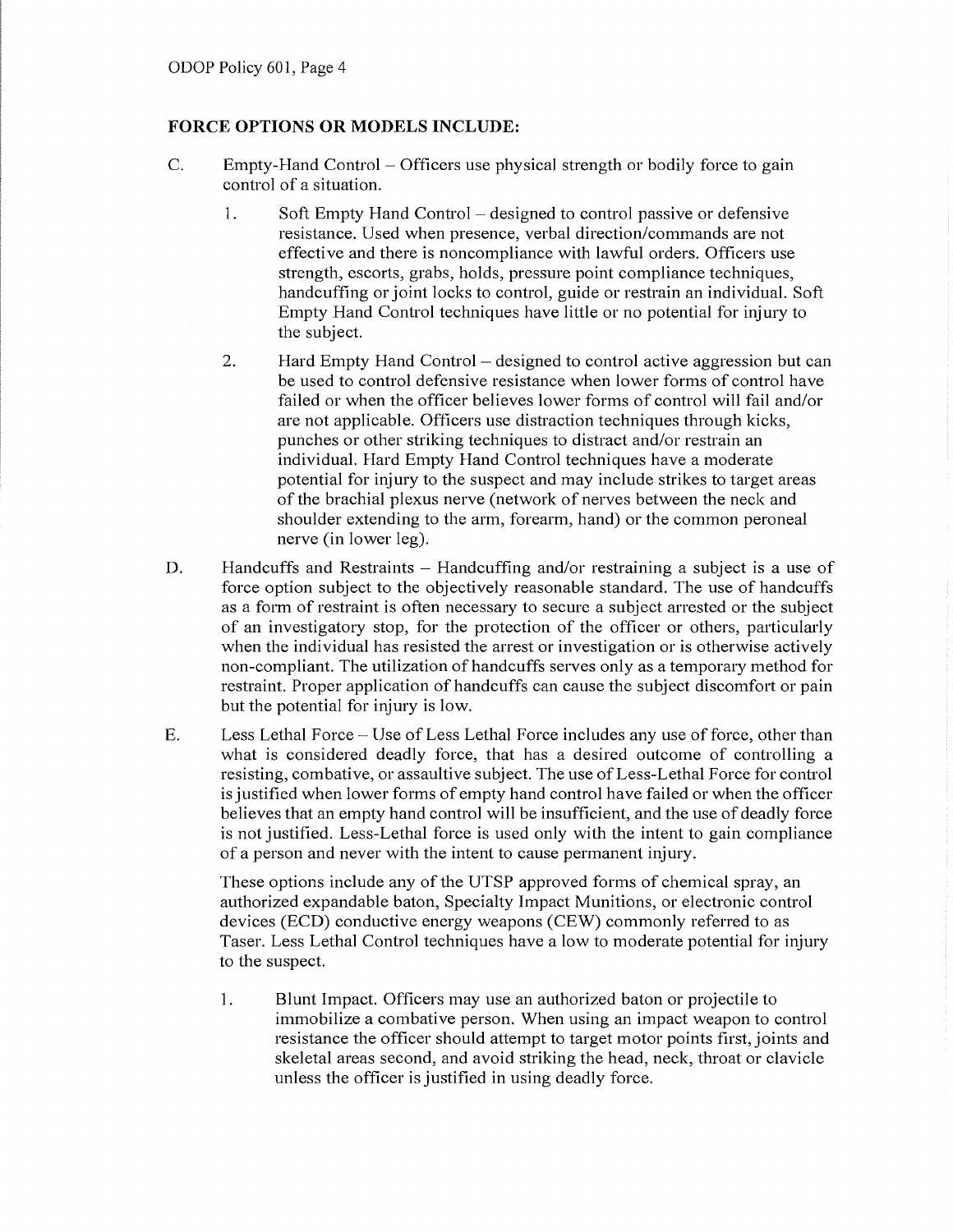- 2. Chemical. Officers may use authorized chemical sprays or projectiles embedded with chemicals to restrain an individual (pepper spray, capsicum spray, other similar lachrymator agent or other capsicum derivative).
- 3. Conducted Energy Weapon (CEW). Officers may use authorized CEWs to immobilize an individual. CEWs discharge a high-voltage, lowamperage jolt of electricity at a distance and are not considered an alternative to deadly force; this category of weapon is also referred as electronic control device or Taser.
- F. Lethal Force Lethal/Deadly Force means force that is intended or known by the officer to cause, or in the manner of its use or intended use is capable of causing, death or serious bodily injury.
	- 1. Officers use lethal weapons in defense of life and to prevent serious bodily injury and use deadly weapons, such as firearms, to stop the imminent threat shown/demonstrated through the actions of the suspect.
	- 2. Chokeholds, vascular neck restraints, or similar techniques are prohibited.

# **V. PROCEDURES**

# A. GENERAL PROVISIONS

- 1. Use of physical force should be discontinued when resistance ceases or when the incident is under control.
- 2. Physical force shall not be used against persons in restraints, except as objectively reasonable to prevent their escape or prevent imminent bodily injury to the individual, the officer, or another person. In these situations, the use of force should follow the policy standards for that which is objectively reasonable.
- 3. Once the scene is secure and safe, and as soon as practical, an officer shall provide appropriate medical care consistent with their training to any individual who has visible injuries, complains of being injured, or requests medical attention. This may include providing first aid, requesting emergency medical services, and/or arranging for transportation to an emergency medical facility.
- 4. Medical Aid Following the Use of Force To ensure appropriate medical aid is rendered as quickly as reasonably possible following any law enforcement action in which injuries have been sustained; and activating the emergency medical system when obvious severe injuries have occurred, medical distress is apparent, or the individual is unconscious, the officer will do the following (also see Paragraph VII, Duty to Intervene, Duty to Report, Duty to Render First Aid):
	- a) Request Emergency Medical Service atthe scene ifinjuries are serious enough to warrant immediate attention (e.g., severe bleeding, unconsciousness, or other severe trauma), and immediately render the appropriate first aid; or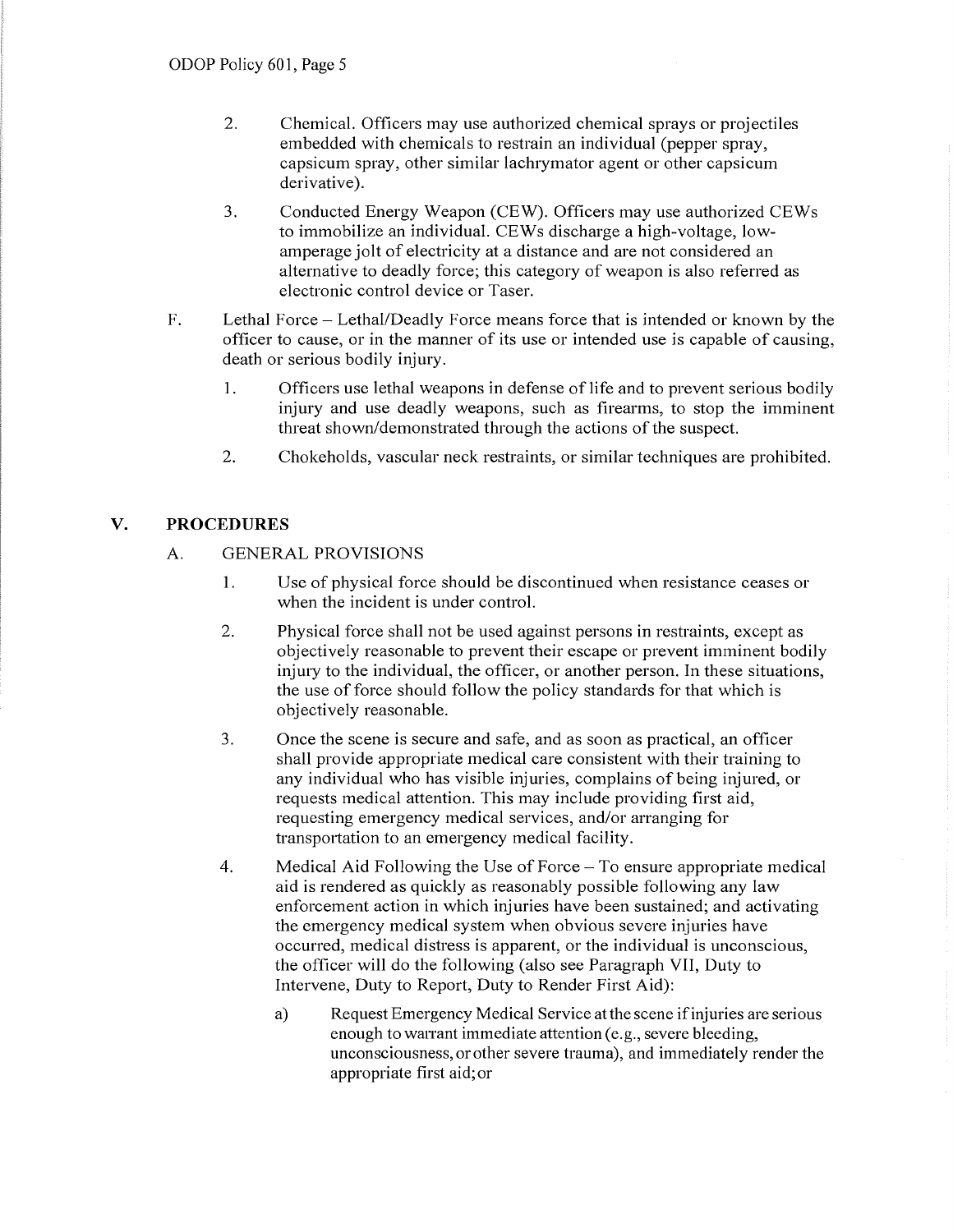- b) Transport the subject expeditiously to the nearest medical facility if the subject appears to be in acute distress. Officers should be aware that injuries may not be readily apparent and that inquiry into the person's physical status and observation is advisable.
- c) After application of a CEW, the subject shall be treated and evaluated by appropriate medical personnel including those defined in UTSP Policy 604.
- d) After application of a CEW, probes should be removed only by medical personnel as necessary. The policy of the local receiving detention facility regarding prisoners who have experienced a CEW should also be considered. The subject needs to be observed for at least two hours beginning at the time of the CEW application. Once the subject is cleared by medical personnel, the officer should coordinate with department personnel, including jail staff, to ensure monitoring during this time period.
- 5. An officer has a responsibility to intervene to prevent or stop the use of excessive - force by another officer when it is safe and reasonable to do so (also see Paragraph VII., Duty To Intervene, Duty To Repoti, Duty To Render First Aid).
- 6. All uses of force shall be reported, documented and reviewed pursuant to UTSP policies.
- 7. Handling/Display of Weapons Except for maintenance or during training, officers shall not draw or exhibit their firearm unless circumstances create reasonable cause to believe that it may be necessary to use the weapon in conformance with this policy.

An officer shall not use or handle firearms in a careless or imprudent manner. Officers shall handle firearms in accordance with state law and established University of Texas System Police policy/procedures.

## B. DE-ESCALATION

- 1. In an effort to reduce the need for force, an officer should use deescalation techniques and other alternatives to higher levels of force consistent with his/her training when possible and appropriate, before resorting to force.
- 2. Factors to Consider in Employing Force
	- a) Subject Factors
		- (1) Seriousness of the offense committed by the subject
		- (2) Size, age and weight of the subject
		- (3) Apparent physical ability of the subject
		- (4) Subject's medical conditions, mental state and influence of alcohol or drugs
		- (5) Number of subjects present who are involved, or who may become involved
		- (6) Weapons possessed by or available to thesubject
		- (7) Known history of violence by the subject; demonstration/display of violence by the subject
		- (8) Presence of innocent or potential victims in the area
		- (9) Whether the subject can be recaptured at a later time
		- (10) Whether evidence is likely to be destroyed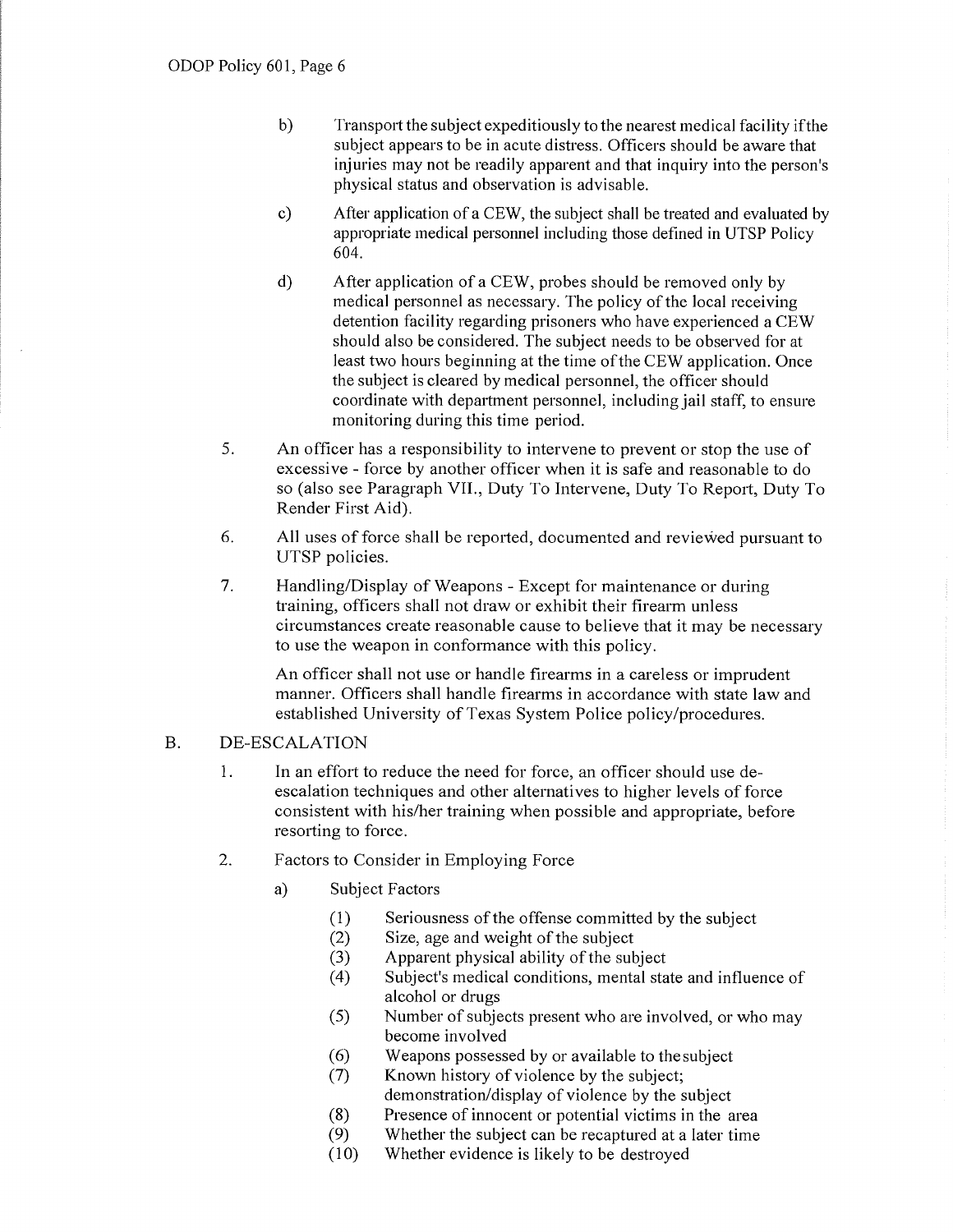- b) Officer Factors
	- (I) Size, physical ability and defensive tactics expetiise of the officer
	- (2) Number of officers present or available
	- (3) The necessity for immediate action in the case of sudden attack
	- (4) Weapons or restraint devices available to the officer
	- (5) Legal requirements
	- (6) Agency policy
- 3. Whenever possible and when such delay will not compromise the safety of the officer or another and will not result in the destruction of evidence, escape of a suspect, or commission of a crime, an officer should allow an individual time and opportunity to submit to verbal commands before force is employed.

## C. USE OF LESS LETHAL FORCE

When de-escalation techniques or empty hand control techniques are not effective or appropriate, officers may consider the use of less-lethal force to control a non-compliant or actively resistant individual. An officer is authorized to use department-approved, less lethal force techniques and issued equipment with which the officer has been trained. Those circumstances may include, but not be limited to:

- I. to protect the officer or others from physical harm; or
- 2. to restrain or subdue an individual who is actively resisting or evading arrest, or
- 3. to bring an unlawful situation safely and effectively under control.
- D. USE OF LETHAL FORCE
	- 1. Police officers are authorized to use lethal force only when the officer reasonably believes that the action is in defense of human life, including the officer's own life, or in defense of any person in imminent danger of serious bodily injury or death. An officer is authorized to use deadly force when it is objectively reasonable under the totality of the circumstances. Use of deadly force is justified when one or both of the following apply:
		- a) to protect the officer or others from what is reasonably believed to be an immediate threat of serious bodily injury or death.
		- b) to prevent the escape of a fleeing subject when the officer has probable cause to believe that the person has committed or intends to commit a felony involving serious bodily injury or death, and the officer reasonably believes that there is an imminent risk of serious bodily injury or death to the officer or another if the subject is not immediately apprehended. (Tennessee vs Garner 471 U.S. 1 (1985))
	- 2. Whenever feasible an officer shall identify themselves as a law enforcement officer, warn the subject of their intent to use deadly force, and demand the subject stop. If issuing a verbal warning presents a heightened risk to the safety of the officer or another person, the officer may employ deadly force without delay.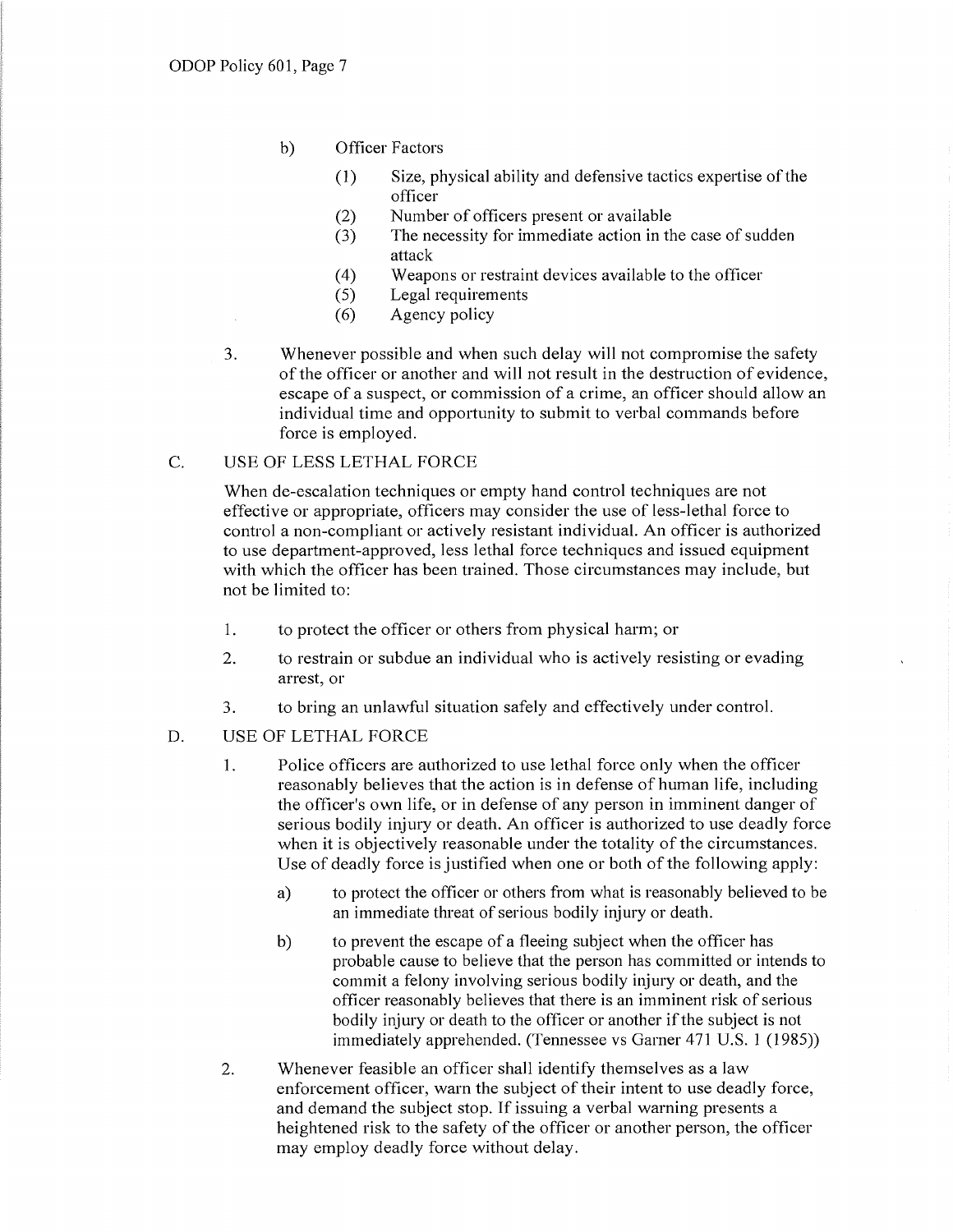3. Officers may use deadly force to end the life of an animal that represents a threat to public safety or as a humanitarian measure where the animal is seriously injured, when the officer reasonably believes that deadly force can be used without harm to the officer or others.

# E. DEADLY FORCE RESTRICTIONS

- 1. Warning shots pose a danger to officers and citizens alike and are prohibited.
- 2. Deadly force should not be used against persons whose actions are a threat only to themselves or property.
- 3. Firearms shall not be discharged at a moving vehicle unless:
	- a) a person in the vehicle is immediately threatening the officer or another person with deadly force by means other than the vehicle; or
	- b) when the vehicle is intentionally being used as a deadly weapon and all other reasonable means have been exhausted or are not present or practical, which includes moving out of the path of the vehicle.
- 4. Firearms shall not be discharged from a moving vehicle except when deadly force is authorized, and all other reasonable means have been exhausted or are not present or practical.

# **VI. REPORTING AND INVESTIGATION OF USE OF FORCE**

# A. REPORTING OF USE OF FORCE

- 1. When Written Report Required: The Use of Force form DP#54 will be submitted whenever an officer:
	- a) Takes an action that results in, or is alleged to have resulted in, injury or death of another person.
	- b) Discharges a firearm for other than training, recreation purposes or in an authorized instance to end the life of an animal.
	- c) Exhibits a firearm as a show of force.
	- d) Applies physical force such as the following:
		- (1) Force greater than a standard handcuffing procedure during a lawful arrest involving a compliant subject. Force higher than the standard handcuffing procedure would include Soft empty hand techniques and Hard empty hands techniques as described earlier in this policy.
		- (2) The subject is hit or struck in any manner by the officer.
		- (3) The subject has visible injury from the use of force by an officer.
		- ( 4) The subject complains of an injury; and/or
		- ( 5) An officer applies force through use of lethal or less lethal weapons.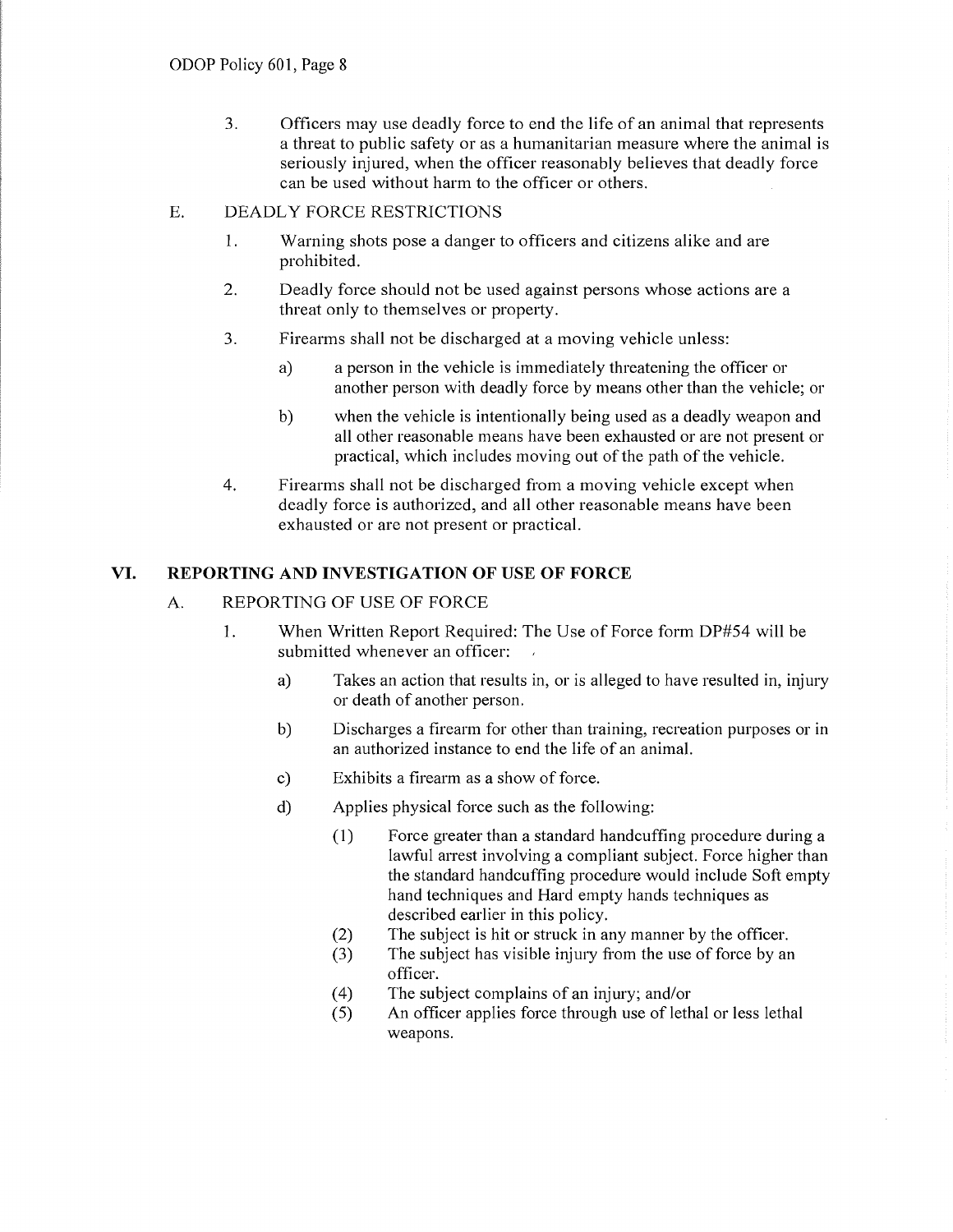- 2. A Use of Force Report is not required:
	- a) For standard handcuffing techniques in situations where an officer uses only strength to restrain the individual's arms and does not use Hard Empty Hand Control, Joint Locks, and Pressure Points, Knee Strike/Distraction Techniques or takedowns.
	- b) When discharging a firearm during training or for recreational purposes.
	- c) When a de-escalation technique such as officer presence or verbal command/ directive are only used.
- 3. \_ Calls Involving More than One Officer: an officer who uses force is responsible for completing the offense/incident report. Additionally, other involved officers will complete their own narrative supplement to any arrest or offense/ incident report to describe their actions.
- 4. Routing and Review: The Use of Force Report and any related reports will be submitted for administrative review and routed through the Chain of Command to the Institution Chief of Police. The review will include an evaluation to determine whether the actions taken by the officer were within UTSP policy. If it is determined during the chain of command review that improper procedure or error occurred, appropriate action will be initiated, to include an Internal Affairs investigation. After that review, the Institution Chief of Police will forward the Use of Force report and the Offense/Incident report to the Office of Director of Police.
- 5. Analysis and Review: Annually, the Office of Director of Police will conduct an analysis of the use of force activities, policies and practices within UTSP to identify trends, improve training and officer safety, provide timely information for our service communities and ensure lawful and appropriate conduct. The analysis shall identify:
	- a) Date and time of incident.
	- b) Types of encounters resulting in use of force.
	- c) Trends and patterns related to race, age, and gender of subjects involved.
	- d) Trends or patterns resulting in injury to any person including officers and impact of findings on policies, practices, equipment, and training.
- 6. As part of the annual UTSP Use of Force review, the Office of Director of Police shall conduct a review of all assaults on UTSP officers to determine trends or patterns, with recommendations to enhance officer safety, revise policy and address training issues.

## B. INVESTIGATING USE OF FORCE

No Firearms and No Serious Bodily Injury: if firearms were not involved and injuries sustained were not serious bodily injuries, the use of force will be reported and reviewed through the chain of command.

- 1. Involved Officer Immediate Activities:
	- a) Whenever any force option (requiring a written report) is used on a subject the officer will notify his/her supervisor immediately.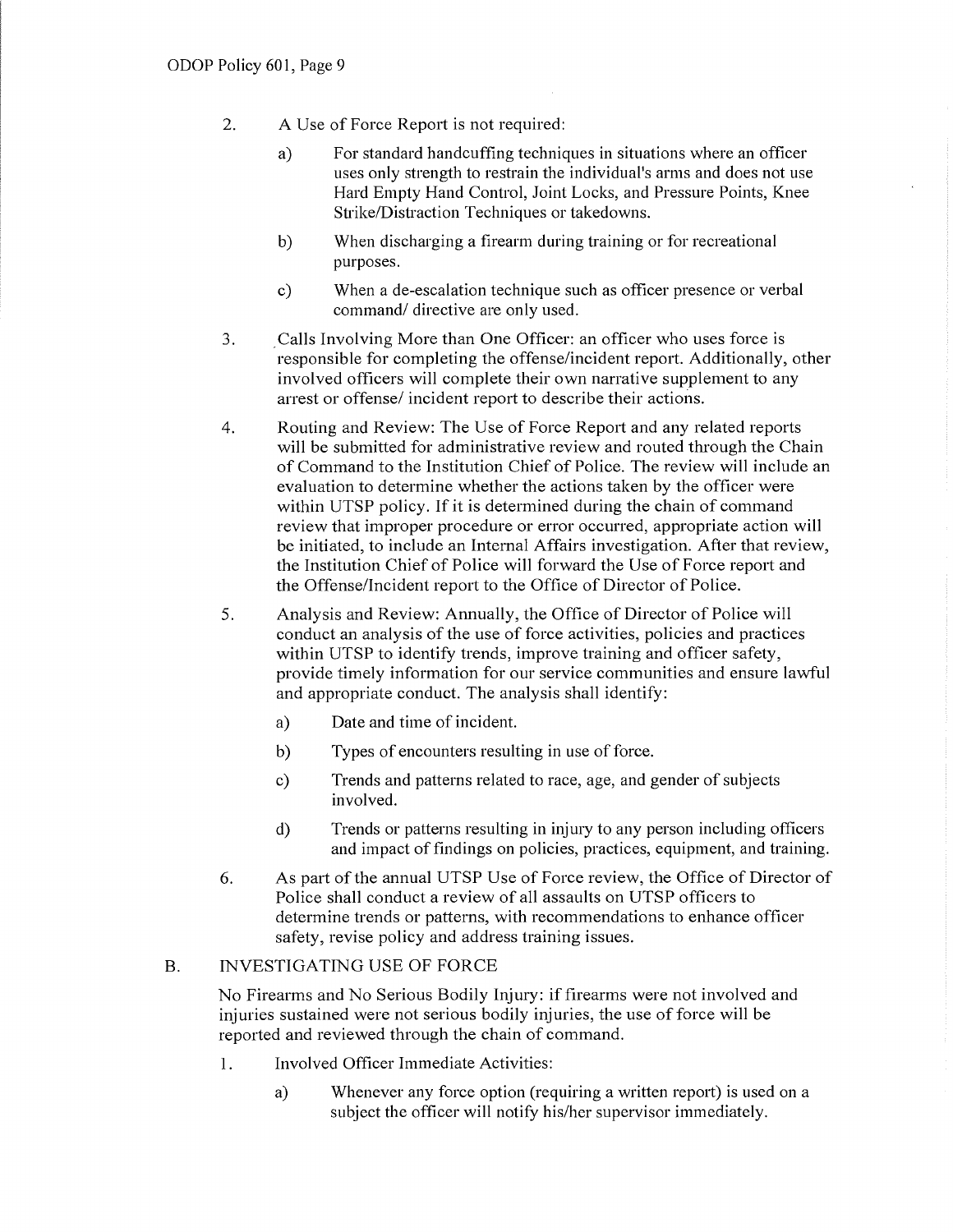- b) A supervisor will respond to the scene. The supervisor will conduct a preliminary investigation and ensure medical treatment is provided, if necessary.
- c) Officers involved in the use of less lethal force will submit a Use of Force report detailing their actions before their end of tour unless an injury and/or mental health status of the officer and the overall circumstances of the incident dictate otherwise. The report should contain all available information to include, but not be limited to the following:
	- (1) Complete identification of the person(s) against whom force was used.
	- (2) Type of force and the justification for the use of force; complete description of the type of force, including the number of strikes, etc., and description of the method/ weapon used.
	- (3) Detailed listing of the injuries to the person, if applicable, including exact locations of the injuries on the person's body.
	- ( 4) Photographs of all visible injuries.
	- (5) Information on medical treatment, if applicable, which will include the date, time, location of medical treatment, the attending medical personnel, and whether treatment or hospitalization was required.
	- (6) Existing injuries not caused by the use of force will be described, documented and explained as being present prior to the incident.
	- (7) A listing of criminal charges against the person; and
	- (8) A summary of the circumstances surrounding the use of force by the officer. This summary will identify all officers involved and witnesses to the incident.
- 2. The following procedures will be followed after every incident of firearms discharge (other than for training or recreation) by an officer and after every use of force that results or is likely to result in serious physical injury or death. In most instances, such occurrences will also activate the ODOP policy on administrative investigations of critical incidents (Policy 605, "Administrative Investigation of/Response to Critical Incidents Including Use of Deadly Force and Officer Involved Deaths"). In the event of a conflict between this policy and Policy 605, the requirements and procedures in Policy 605 will take precedent.
	- a) Involved Officer the involved officer will:
		- (1) Determine the physical condition of any injured person and render first aid where appropriate.
		- (2) Notify telecommunications giving the location of the incident and requesting medical aid, if necessary.
		- (3) The involved officer will remain at the scene (unless injured) until the arrival of a supervisor and/or investigator. If circumstances are such to cause a hazardous situation, the officer has the discretion to move to another, more appropriate location.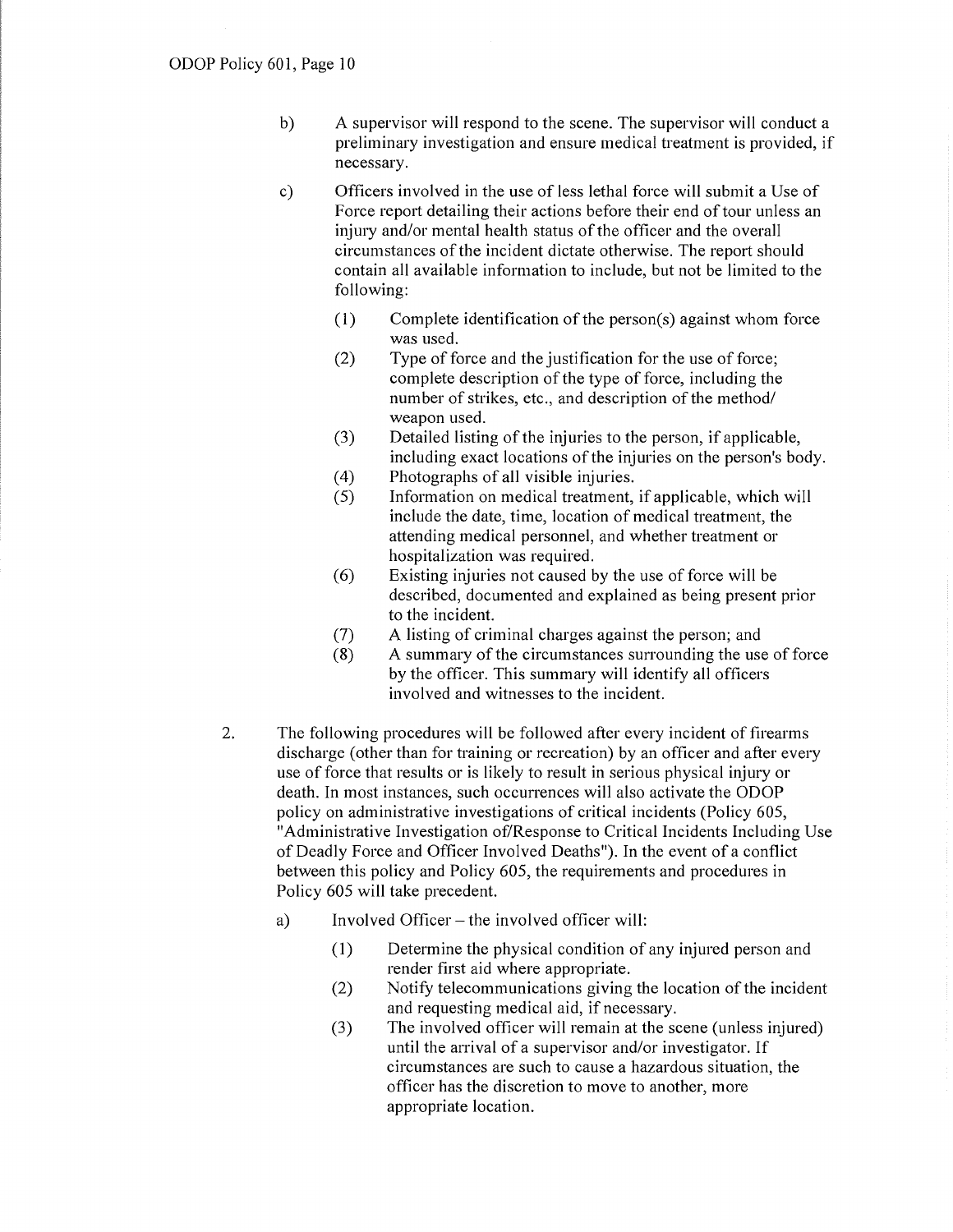- ( 4) The officer will protect the weapon used or alleged to have been used to cause the serious injury or death; and submit said weapon to the appropriate supervisor or investigator for examination.
- (5) Involved officers will provide a brief public safety statement of the incident to the patrol supervisor on the scene or to the investigators who respond so that the involved investigators have sufficient basic information to begin an assessment of what has occurred and ensure there is no ongoing threat.

This includes the type of force used by the officer, threat presented by other involved parties, the direction of shots fired by involved parties, the location of any unsecured weapons, the location of injured persons, a description of atlarge suspects and their mode and direction of travel, time elapsed since they fled, and weapons that were available to them, a description and location of known victims or witnesses. Involved officers will submit their Use of Force Report (Form DP#54) to the investigators upon completion of the administrative interview process.

- b) Supervisor the notified supervisor shall accomplish the following:
	- (1) Proceed to the scene and conduct a preliminary field investigation to include photographs.
	- (2) Assist the involved officer(s).
	- (3) Render command assistance to the assigned investigator(s).
	- (4) Immediately arrange for a replacement weapon (approved Glock semi-automatic handgun) and holster, if necessary to accommodate the replacement weapon, in the event the officer's weapon is seized due to the investigation into the incident; whenever possible, the replacement weapon should be provided to the officer prior to the seizing of the officer's original weapon.
	- (5) Submit a detailed written report of the results of his preliminary investigation along with the Officer's Use of Force report form to the senior patrol supervisor.
	- (6) The initial supervisor's written report and Officer's Use of Force form submitted to the senior patrol supervisor should summarize the preliminary investigation only. The sections in the form for chain of command comments and action recommendations should not be completed until the complete administrative investigation has been finalized.
- c) Office of Director of Police -The Office shall conduct an administrative investigation of every incident of firearms discharge for law enforcement purposes. If so warranted by the Director of Police or if requested by the Institution Chief of Police, the Office shall conduct an administrative investigation of a referred incident involving an officer's use of force. Any investigation will be parallel to and independent of a concurrent criminal investigation. The investigation will determine the following: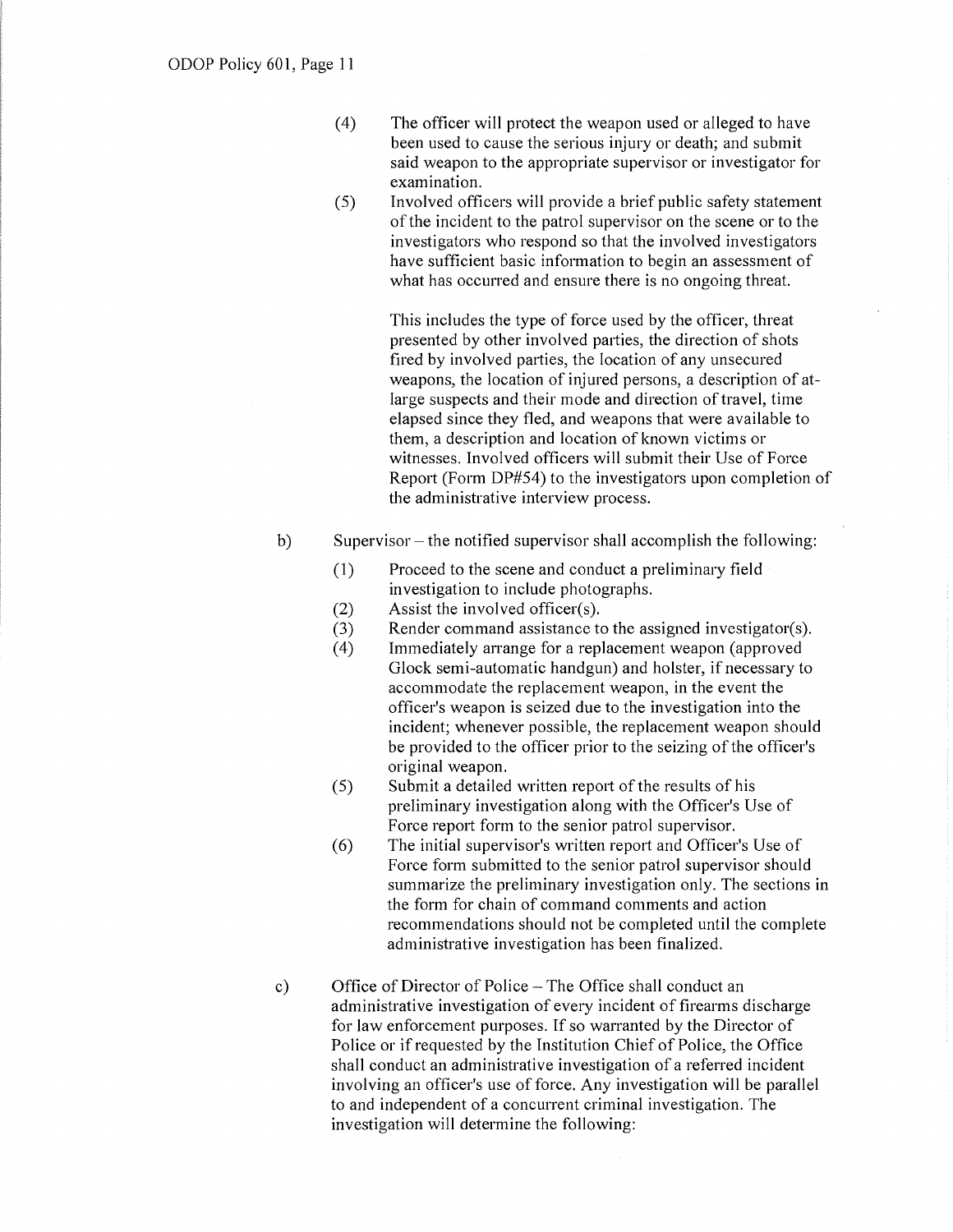- (I) Whether the incident/shooting was
	- (a) Within policy limits
	- (b) Outside policy limits
	- (c) Accidental or negligent
- (2) Training considerations
- (3) Implications for supervision
- ( 4) Review the circumstances for any equipment failure
- (5) Be responsible for all reporting requirements regarding an officer's use of force to the State Attorney General; and
- (6) Recommendations on corrective or related actions.

## C. REMOVAL FROM OPERATIONAL ASSIGNMENT PENDING ADMINISTRATIVE REVIEW

- 1. In the event that an officer becomes involved in an incident which results in the death or serious physical injury of another person, the officer will be reassigned from operational assignments pending a documented administrative review of the incident. The Institution Chief of Police shall place the officer on temporary administrative duty or grant an administrative leave of absence.
- 2. Affected Officer's Responsibilities: officers removed from operational assignment shall not communicate with other persons about the incident, with the exception that the involved officer(s) will cooperate with the supervisor and investigator as directed, and may discuss the incident with the following:
	- a. District Attorney / Office of General Counsel
	- b. Psychologist
	- c. Employee's chosen clergy
	- d. Employee's privately retained attorney
	- e. Employee's immediate family
	- f. Other persons approved by the Director of Police

The involved officer(s) shall make themselves available to members of UTSP authorized to investigate the incident. Officer(s) shall cooperate with all personnel assigned to investigate the incident.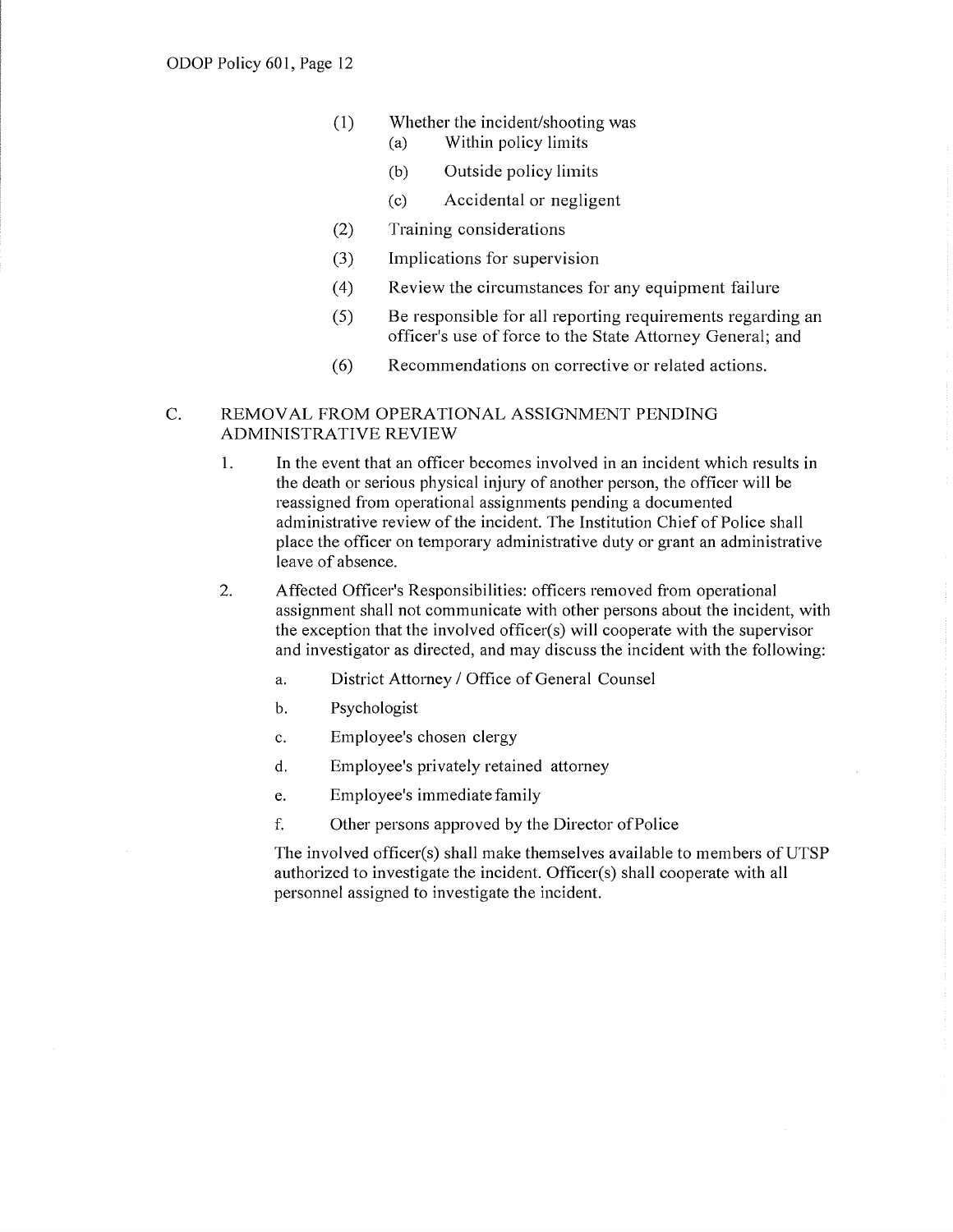# D. POST CRITICAL INCIDENT TRAUMA

Any officer who is involved in a shooting incident or other traumatic situation may, as a normal response to that incident, suffer some effects of what has been classified as post critical incident trauma or post trauma stress disorder (PTSD). Such trauma can be a normal human response and should be recognized as such by all persons. There are individuals who suffer no such trauma and this, too, can be a normal reaction. The guidance that follows is to establish the process by which the department will assist officers and their families who may be affected by post critical incident trauma or PTSD. This assistance is provided under the Employee Assistance Program (EAP) and is given to aid and support the officer and his/her family so the individual will remain a healthy and productive member of the department and the community.

- I. The officer involved in an incident associated with the serious injury or death of another, in the line of duty, shall when possible, give an account of the incident to the supervisor so that appropriate notifications are made. The involved officer shall not be permitted to be interviewed by the media.
- 2. The officer involved in a serious injury or death of another person should, when practical and in the company of another officer, be moved away from the scene to await the arrival of investigators. The role of the companion officer is to provide suppoti for the officer involved. If more than one officer is involved, they should be separated, and each shall have the company of a fellow officer.
- 3. As soon as practical after the critical incident, the involved officer may communicate with family.
- 4. If the affected officer requires immediate professional counseling assistance following the critical incident, the supervisor will ensure that those contracted to provide professional services for members of the depatiment are notified and made available.
- 5. Following any critical incident, there may be other employees adversely affected (e.g., telecommunicators), who although not directly involved, may be emotionally impacted by the incident. All department supervisors must be aware of this phenomenon and monitor their employees' emotional condition and provide whatever support and counseling is necessary.
- 6. No later than 72 hours after a critical incident has occurred, the officers involved shall be required to meet with a psychologist or other mental health professional.
- 7. After administrative review and with advice of the consulted mental health professional (where applicable), the institution Chief of Police may return the officer to full duty.
- 8. A critical incident de-briefing shall be conducted as soon as practical by the institution Chief of Police or his/her designee.
- E. TRAINING
	- 1. It is imperative that a police officer act within the boundaries of the law, professional ethics, good judgment, and accepted practices. An officer must be prepared through training, leadership, and direction to act wisely when using a firearm in the course of his/her official duty. For these reasons, each commissioned officer shall be provided a copy of this directive and trained in UTSP policy on the use of force before being authorized to carry a firearm.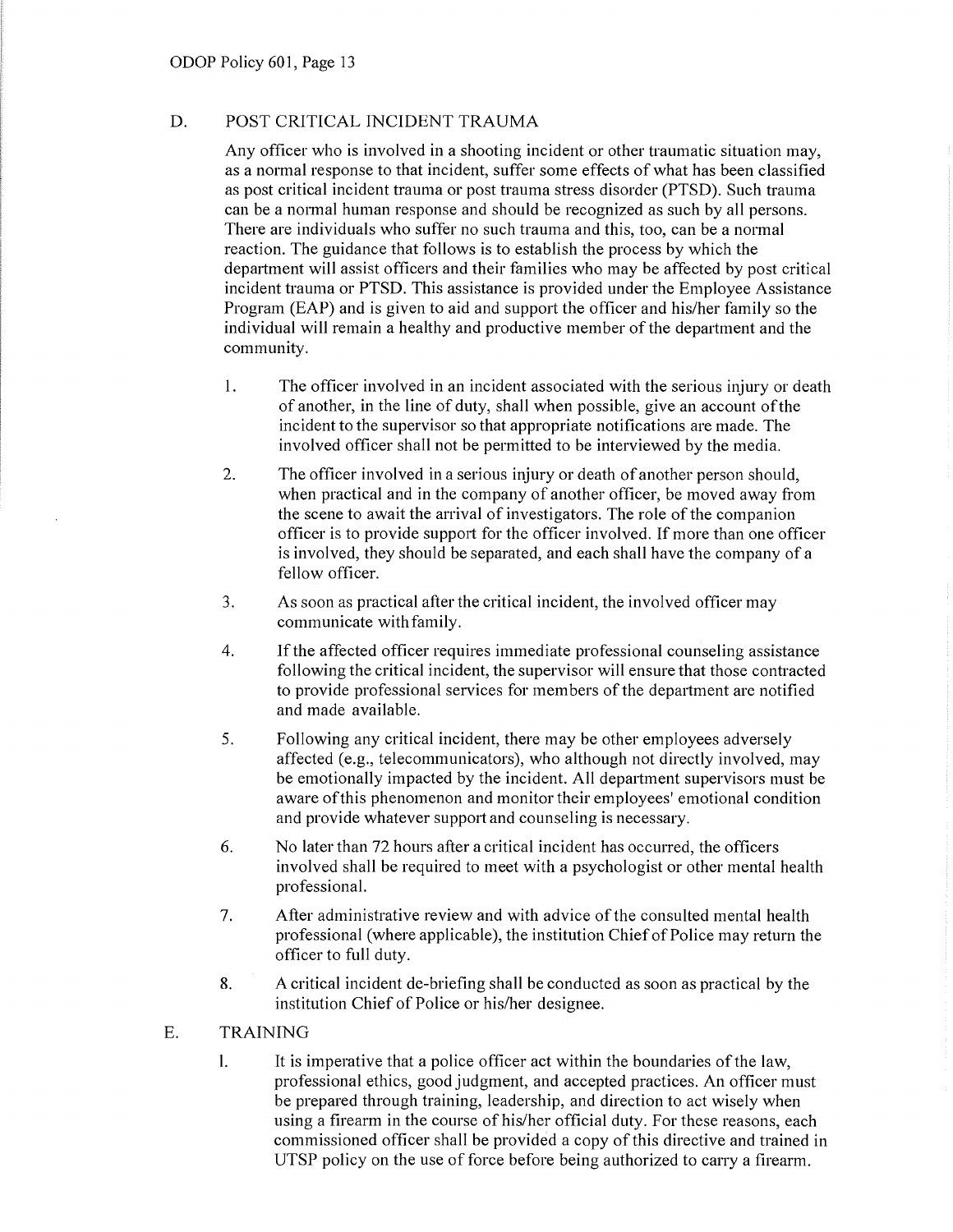- 2. UTSP will provide annual in-service training to all officers authorized to cany weapons on the agency use of force policy.
- 3. Training shall be provided on a regular and periodic basis and designed to:
	- a. provide techniques, tactics and protocols for the use of and reinforce the importance of de-escalation.
	- b. simulate through training technology actual field situations encountered by officers and which require judgment decisions on escalation, de-escalation, use of force and use of force options.
	- c. enhance officer decision making and judgment in using less-lethal and deadly force in accordance with this policy.

# **VII. DUTY TO INTERVENE/DUTY TO REPORT/DUTY TO RENDER FIRST AID**

- A. It shall be the duty of every sworn officer, regardless of tenure or rank, who is present during the use of force by another sworn officer, to intervene and stop or attempt to stop that use of force when it is unlawful, not required, no longer required, unauthorized, prohibited or a violation of this policy.
- B. Non-sworn members of the UTSP do not have the same training or experience as sworn officers in the area of Use of Force. However, they do share a similar duty to value and preserve human life. As such, every non-sworn employee of UTSP, regardless of job title, who witnesses the use of force by an officer, will intervene and attempt to stop that use of force when it appears unlawful, not required, no longer required, unauthorized, prohibited. Such intervention will include verbally communicating concerns to the officer in a safe manner and calling a supervisor to the scene. A non-sworn employee is not required nor encouraged to physically intervene in these situations.
- C. All such circumstances as described above shall be reported immediately to their supervisor by the officer(s) who witnessed the use/application of force and attempted intervention at the time.
- D. Any time the use of force by a sworn officer results in the need for medical treatment for a person injured or wounded by that use of force, first aid shall be rendered by the officer's present and emergency medical services summoned as required.

**Mich~ 'S-------**

Director of Police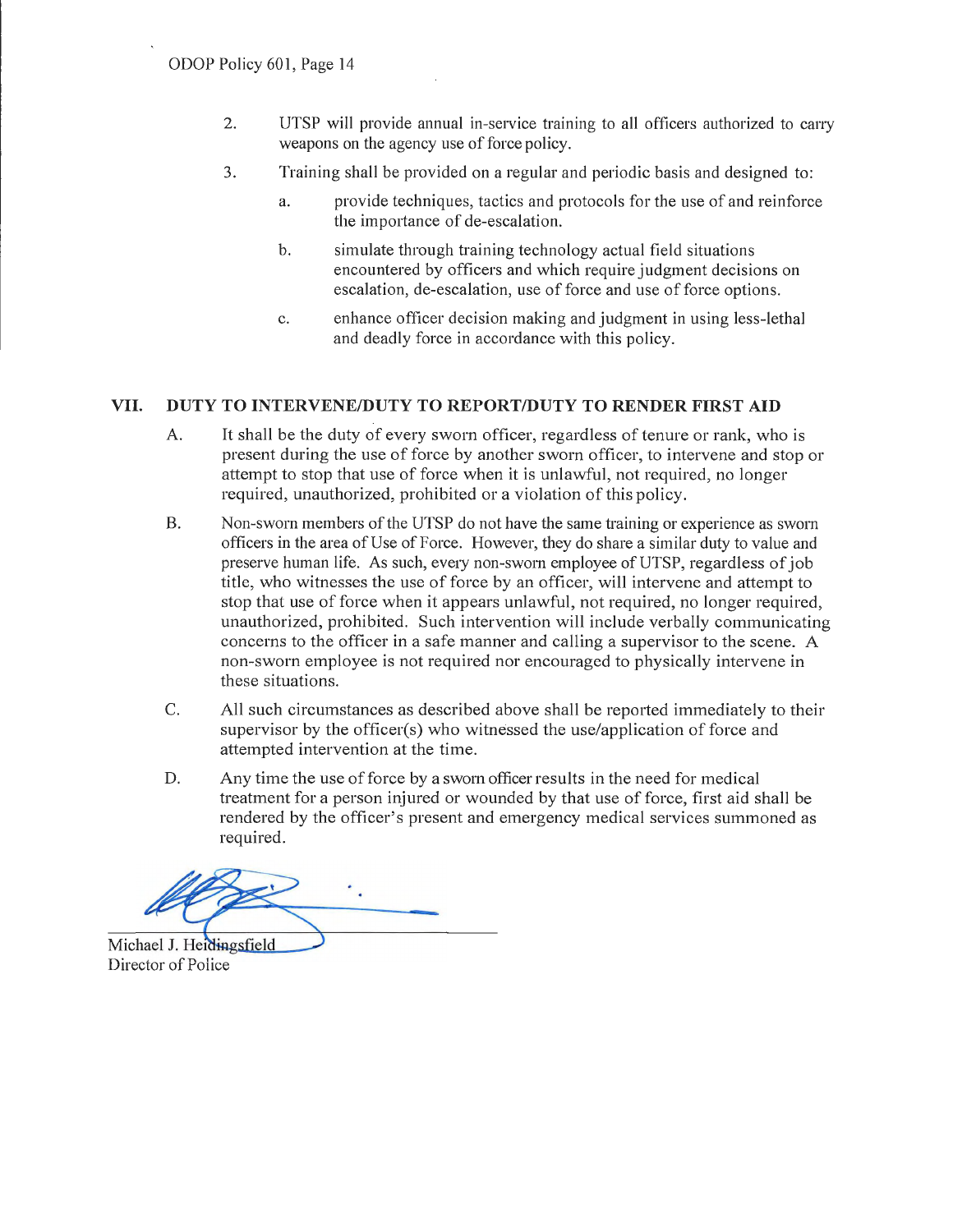#### Changes/Amendments since last publication

#### **March 1, 2021**

The changes referenced below and reflected in the respective sections of this policy represent the collaboration between the institution Chiefs of Police and the Office of Director of Police, the updated elements of the National Consensus Policy on Use of Force (2020), the requirements of the Commission on Accreditation for Law Enforcement (CALEA) and the required annual review of this policy. Special thanks go to Chief William Adcox and Senior Police Inspector Charles Dunn, UT Houston PD, Chief Michael Parks, UT Health Science Center San Antonio Police Department and Assistant Chief Glenn Cole, UT Arlington PD for their leadership, consultation and research efforts that shaped this body of policy changes.

Revision of Paragraph II to specifically reference de-escalation techniques and to add language to mandate inclusion of definitions of conditional terms during in-service training.

Revision to Paragraph III to include definitions of Imminent or Immediate Threat, Less Lethal Force, Response to Resistance, Excessive Force, Vascular Neck Restraint, Choke Hold and Warning Shot.

Revision to Paragraph IV to outline expectations of use of de-escalation techniques and appropriate level of force and to identify de-escalation techniques and force options and models.

Paragraph IV. F.2 has been revised to add specific prohibition on use of vascular neck restraints to preexisting prohibition on chokeholds.

Paragraph V.A.4, Medical Aid Following Use of Force, has been added to the General Provisions.

Paragraph V.D.1 has been revised to specify a circumstance when use of deadly force would be authorized and Paragraph V.D.2 has been added which outlines the requirements for issuing a verbal warning of impending use of deadly force.

Paragraph V.E.3.b) that adds a condition under which firearms can be discharged at a moving vehicle has been added.

Paragraph V.E.4 has been added, to outline an exception to the prohibition against discharge of a firearm from a moving vehicle.

Paragraph VI.A.2c) adds the use of de-escalation techniques only to instances where the filing of a Use of Force is not required.

Paragraphs VI.A.5, Analysis and Review and 6, requiring ODOP review of assaults on UTSP Officers, have been added

Paragraph VI.B.2 has been removed and inserted in UTSP ODOP Policy 605 – Administrative Investigations and Response to Critical Incidents

Title - Removal from Operational Assignment Pending Administrative Review has been added to Paragraph VI.C.

Paragraph VII.B has been added which specifies requirements under which Non-Sworn members of the UTSP may be required to intervene and attempt to stop use of force.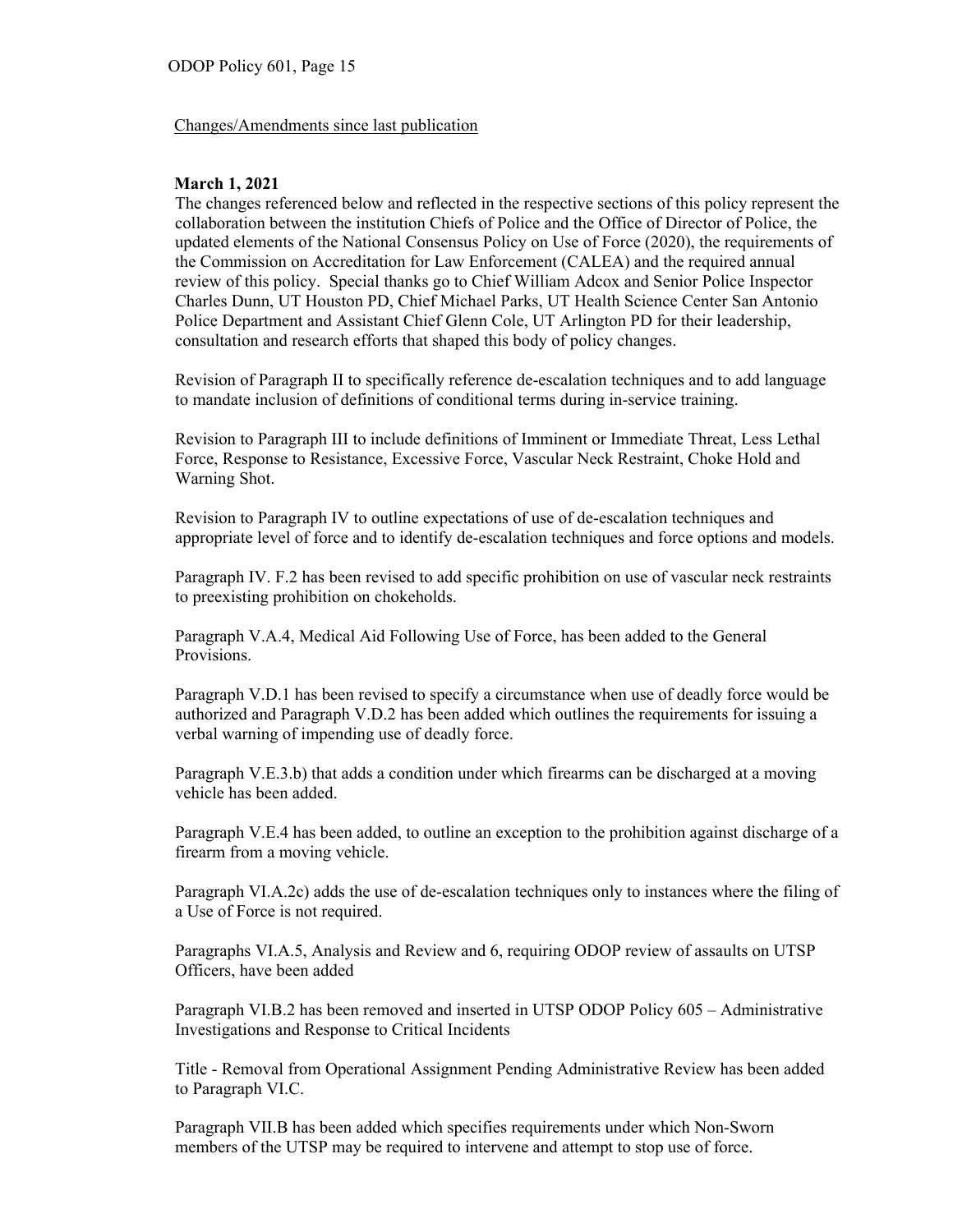#### **JUNE 10, 2020**

Revision of Paragraph IV.F is intended to clarify the agency position in regard to the techniques referenced ( chokeholds, carotid miery restraints, lateral vascular restraints and similar applications of force) moving from a prohibition unless deadly force is authorized (previous policy) to a complete prohibition (current policy).

Addition of Paragraph VII (Duty To Intervene, Duty To Repoti, Duty To Render First Aid) is added with the intention of focusing additional emphasis on what is already in the existing policy and an expectation in practice regarding these obligations.

#### **JANUARY 1, 2018**

Given the current national dialogue regarding law enforcement use of force and the recommendations produced through the National Consensus Policy on Use of Force, the Police Executive Research Forum, the Force Science Institute, CALEA, and the Police Foundation, a review of Policy 601 was considered timely and appropriate. During the course of that review 1) key terms used were updated and clarified 2) an expanded explanation was added regarding the employment of de-escalation tactics when appropriate

3) UTSP repotiing processes regarding the use of force were clarified 4) unnecessary or redundant language was deleted 5) use of force simulation training was referenced (ARREST Program) 6) all revisions were reviewed by the University of Texas System Office of General Counsel. There were no adjustments or modifications to the well-established bright line *thresholds for the use of force reflected in Graham v. Connor, 490 U.S. 386 (1989), Garner v. Tennessee, 471 U.S. 1 (1985), et al."* 

## **MARCH 24, 2014**

Revision of language in paragraph V. B. 2 to ensure compliance with the IACLEA accreditation program. Addition of language to Paragraph V. F. 1. B. regarding an authorized instance of euthanasia of an animal.

Addition of language to Paragraph V. F. 3. requiring the inclusion of an evaluation to determine if actions were within policy and to require ODOP to identify trends, improve training and provide timely information.

Addition of Paragraph V. J. 2. requiring annual in-service training on this policy.

## **MAY 14,2013**

Section V  $F$  – added c. "Exhibits a firearm as show of force;" Section V F 3. Wording changed to clarify that the Use of Force report AND the Offense/Incident repoti are to be forwarded to ODOP.

DP Form 54 – Use of Force Report revised to include Officer(s) Height and Weight and Subject(s) University Affiliation, Height and Weight.

DP Form 54 - Use of Force Report revised to include Firearm Exhibited and Firearm Used

## **SEPTEMBER 11, 2012**

Section IV E – Conducted Energy Device was changed to Electronic Control Device to be consistent with Policy 604

Section IV  $F -$  Verbiage was changed to: Officers use lethal weapons in defense of life and to prevent serious bodily injury.

Section V F  $1$  – The requirement to have the DP 54 submitted by the end of shift was removed to be more in line with Policy 605

Section V F 1 c – The requirement to report the "pointing of a firearm in the view of the public" was removed